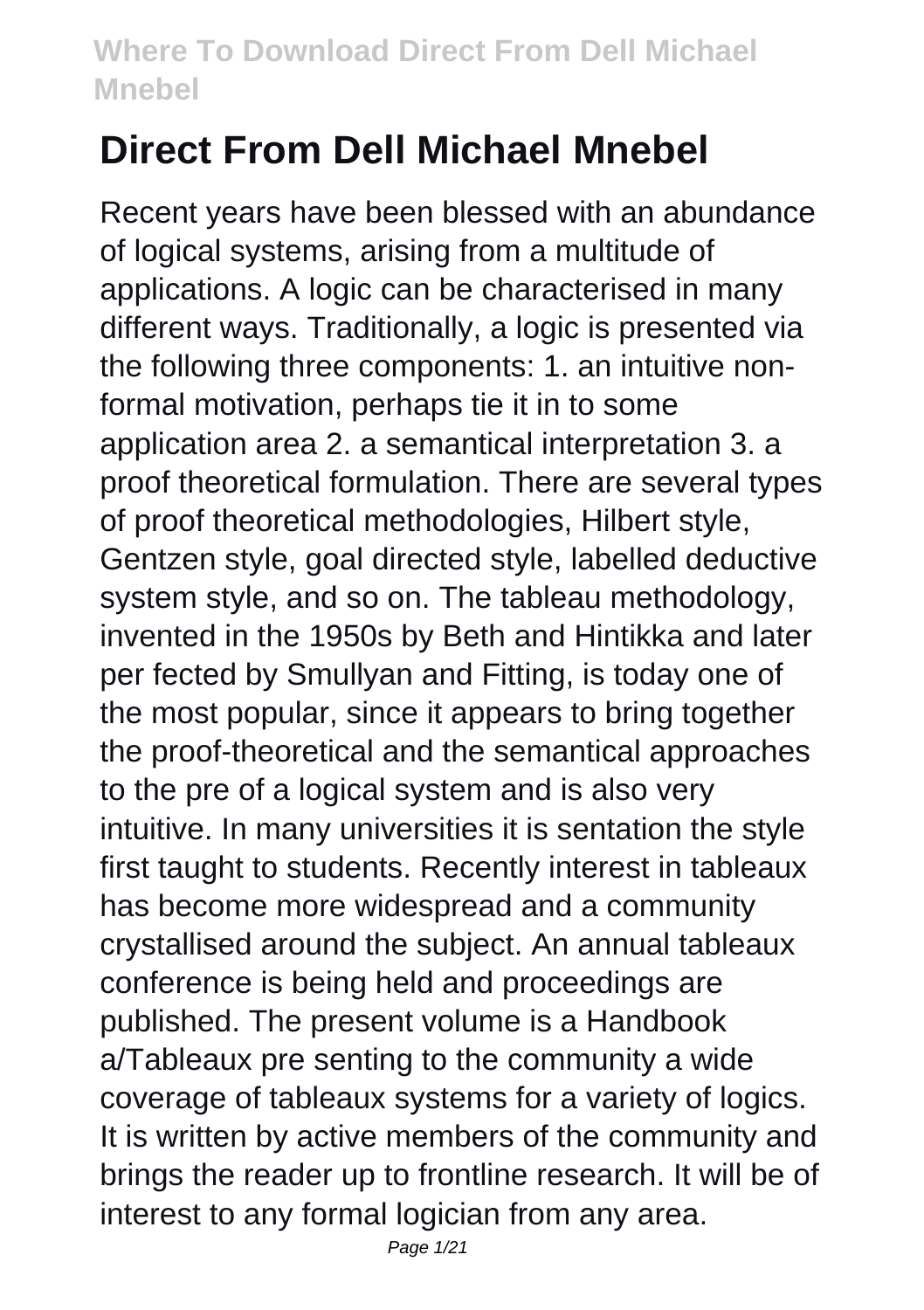Educating dual language learners (DLLs) and English learners (ELs) effectively is a national challenge with consequences both for individuals and for American society. Despite their linguistic, cognitive, and social potential, many ELsâ€"who account for more than 9 percent of enrollment in grades K-12 in U.S. schoolsâ€"are struggling to meet the requirements for academic success, and their prospects for success in postsecondary education and in the workforce are jeopardized as a result. Promoting the Educational Success of Children and Youth Learning English: Promising Futures examines how evidence based on research relevant to the development of DLLs/ELs from birth to age 21 can inform education and health policies and related practices that can result in better educational outcomes. This report makes recommendations for policy, practice, and research and data collection focused on addressing the challenges in caring for and educating DLLs/ELs from birth to grade 12.

With six Academy Awards, four entries on the American Film Institute's list of 100 greatest American movies, and more titles on the National Historic Register of classic films deemed worthy of preservation than any other director, Billy Wilder counts as one of the most accomplished filmmakers ever to work in Hollywood. Yet how American is Billy Wilder, the Jewish émigré from Central Europe? This Page 2/21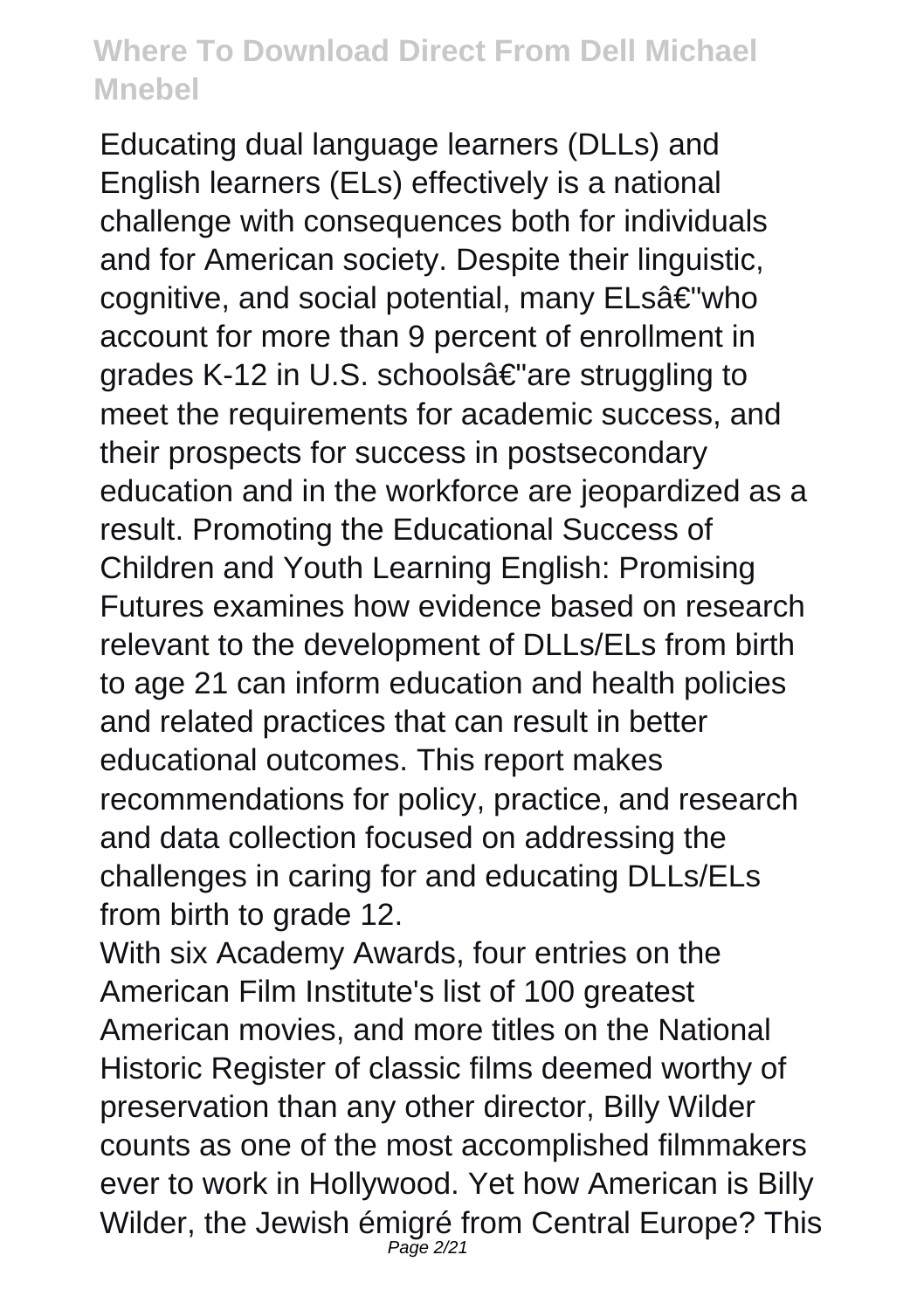book underscores this complex issue, unpacking underlying contradictions where previous commentators routinely smoothed them out. Wilder emerges as an artist with roots in sensationalist journalism and the world of entertainment as well as with an awareness of literary culture and the avantgarde, features that lead to productive and often highly original confrontations between high and low. Originally published in 1936, in this classic account of the development of abstract art Alfred Barr analyses the many diverse abstract movements which emerged with bewildering rapidity in the early years of the twentieth century, and which had an impact on every major form of art. Barr traces the history of nonrepresentational art from its antecedents in late nineteenth-century painting in France – Seurat and Neo-Impressionism, Gauguin and Synthetism, and Cézanne – through abstract tendencies in Dada and Surrealism. He distinguishes two main trends in abstract art: the geometrical, structural current as it developed in Cubism and later in Constructivism and Mondrian, and the intuitional, decorative current running from Matisse and Fauvism through Kandinskt and, later, Surrealism. He shows how individual movements influenced one another, and how many artists experimented with more than one style. Barr also discusses the involvement of a number of abstract movements in architecture and the practical arts – the Bauhaus in Page 3/21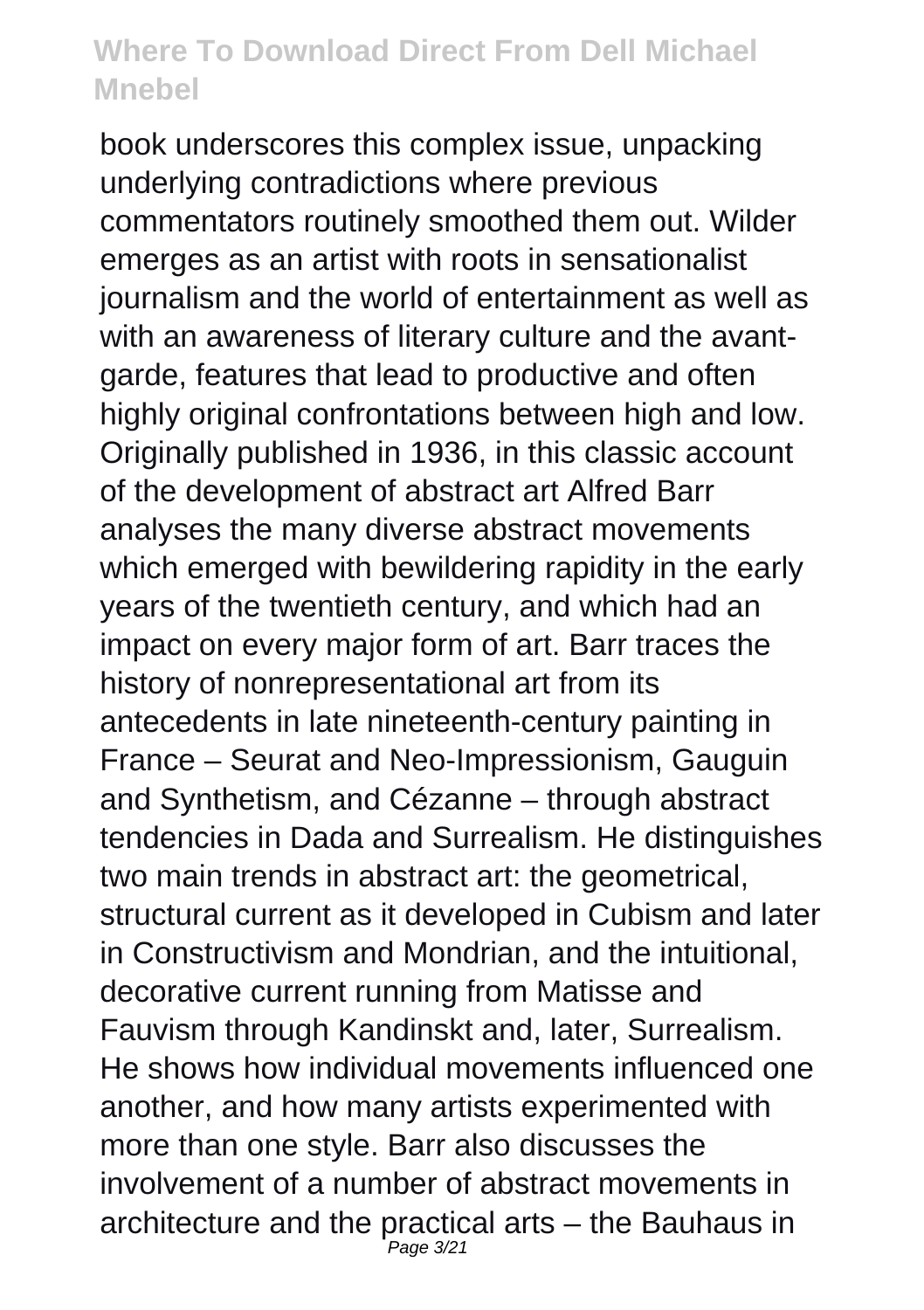Germany, de Stijl in Holland, Purism in France, and Suprematism and Constructivism in Russia. Widely acclaimed as the biggest, best, most authoritative book in its field, this guide has been updated for 1993 and now includes a new feature--a symbol to designate movies available on increasingly popular laser discs. Features 300 new movie summaries, plus expanded coverage of films available on video for home viewing. Green Sustainable Process for Chemical and Environmental Engineering and Science: Solid State Synthetic Methods cover recent advances made in the field of solid-state materials synthesis and its various applications. The book provides a brief introduction to the topic and the fundamental principles governing the various methods. Sustainable techniques and green processes development in solid-state chemistry are also highlighted. This book also provides a comprehensive literature on the industrial application using solid-state materials and solid-state devices. Overall, this book is intended to explore green solidstate techniques, eco-friendly materials involved in organic synthesis and real-time applications. Provides a broad overview of solid-state chemistry Outlines an eco-friendly solid-state synthesis of modern nanomaterials, organometallic, coordination compounds and pure organic Gives a detailed account of solid-state chemistry, fundamentals, Page 4/21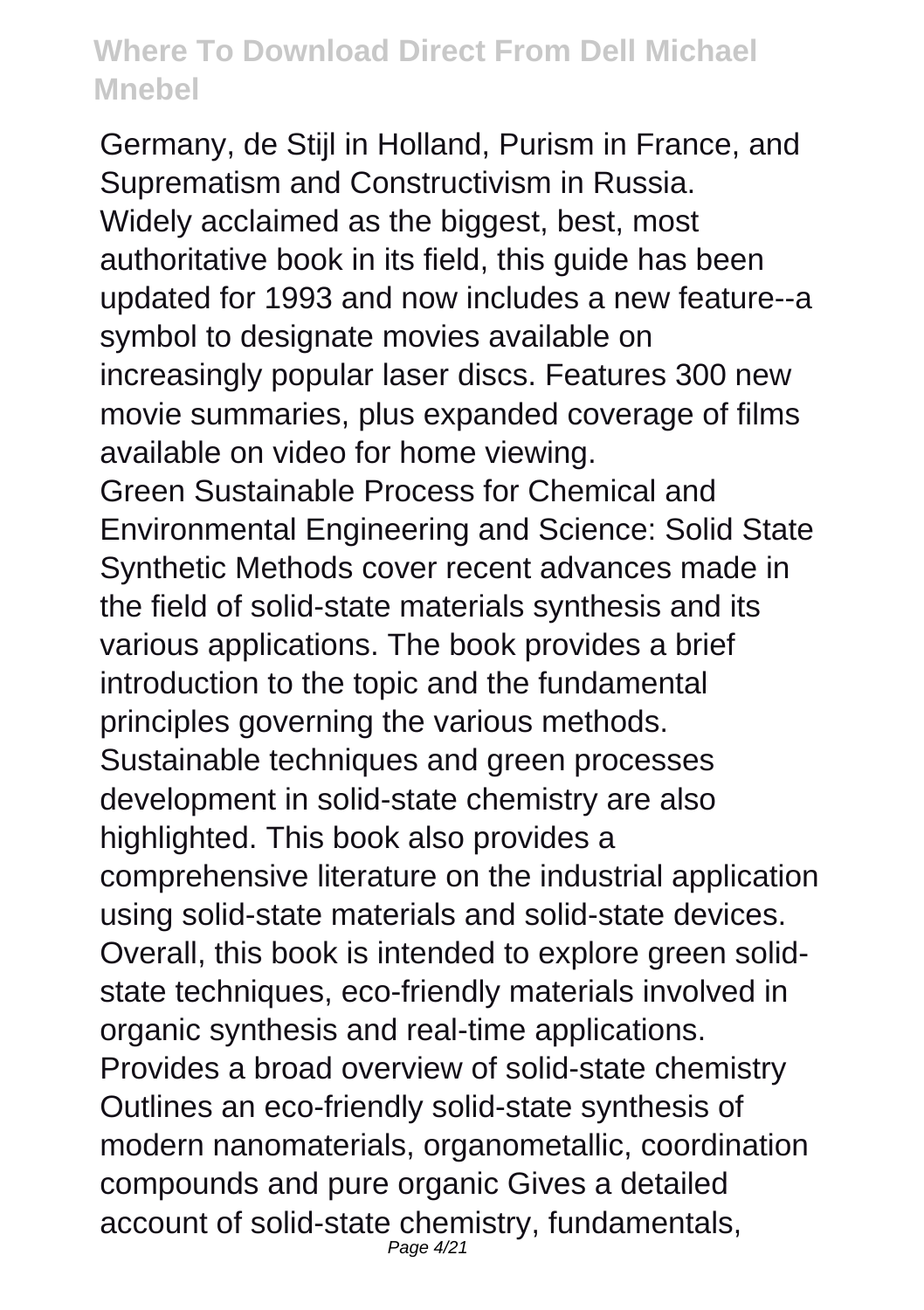concepts, techniques and applications Deliberates cutting-edge recent advances in industrial technologies involved in energy, environmental, medicinal and organic chemistry fields The most comprehensive and up-to-date video guide of its kind features capsule reviews of more than twenty thousand films, an updated list of mail-order sources for videos, and much more. Original. A collection of essays by the art historian Aby Warburg, these essays look beyond iconography to more psychological aspects of artistic creation: the conditions under which art was practised; its social and cultural contexts; and its conceivable historical meaning. With more than eighteen thousand capsule film reviews and three hundred new entries, this updated version of this classic movie and video guide offers readers a comprehensive reference to the world of film, including more than six thousand DVD titles, along with valuable information on performers, ratings, running times, and helpful features. Original.

The current analysis was conducted to evaluate the potential of nutritional, manure and animal husbandry practices for mitigating methane (CH4) and nitrous oxide (N2O) - i.e. non-carbon dioxide (CO2) - GHG emissions from livestock production. These practices were categorized into enteric CH4, manure management and animal husbandry mitigation practices. Emphasis was placed on enteric CH4 mitigation practices for ruminant animals (only in vivo studies were considered) and manure mitigation practices for both ruminant and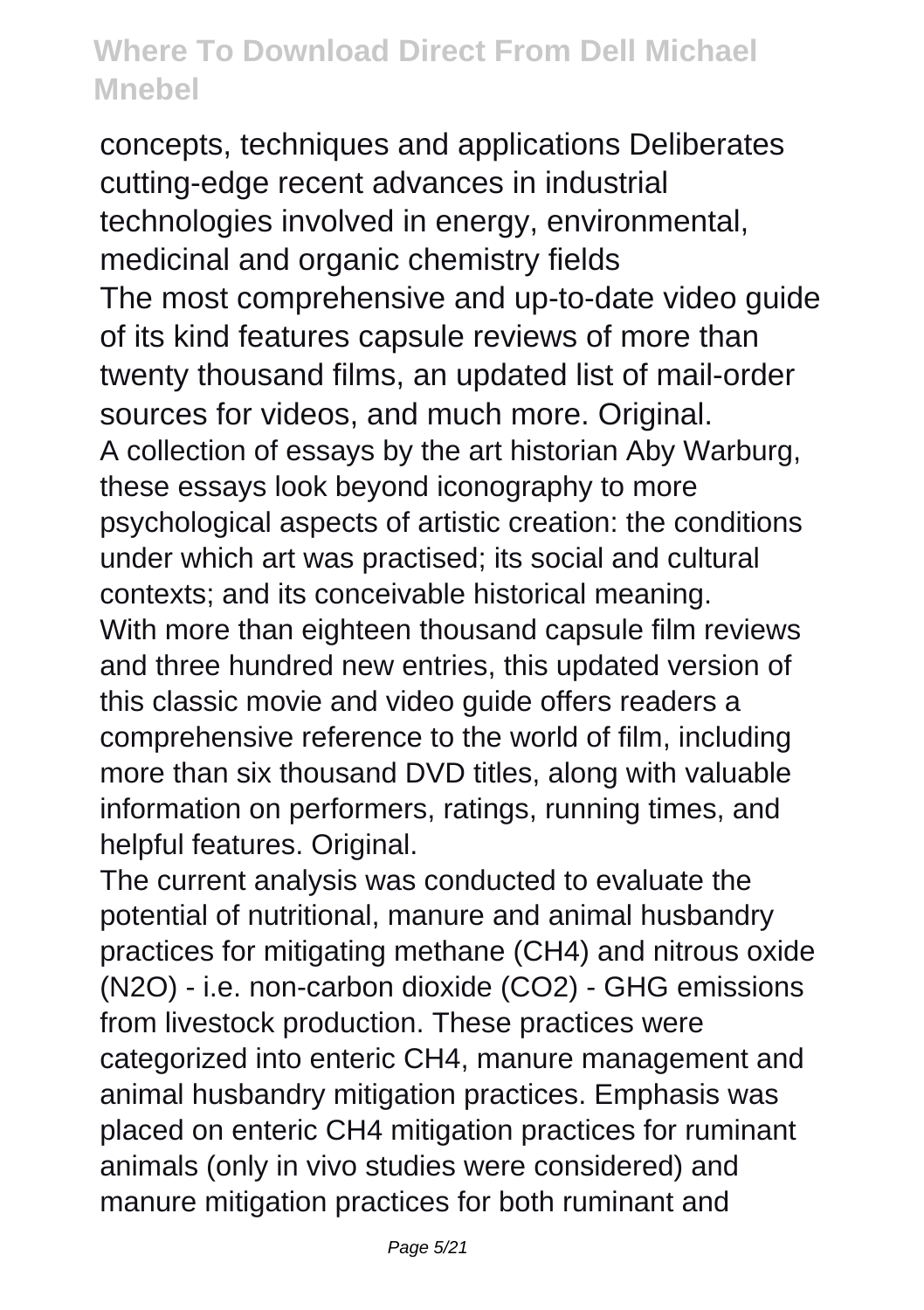monogastric species. Over 900 references were reviewed; simulation and life cycle assessment analyses were generally excluded

Greenhouse gas emissions by the livestock sector could be cut by as much as 30 percent through the wider use of existing best practices and technologies. FAO conducted a detailed analysis of GHG emissions at multiple stages of various livestock supply chains, including the production and transport of animal feed, onfarm energy use, emissions from animal digestion and manure decay, as well as the post-slaughter transport, refrigeration and packaging of animal products. This report represents the most comprehensive estimate made to-date of livestocks contribution to global warming as well as the sectors potential to help tackle the problem. This publication is aimed at professionals in food and agriculture as well as policy makers.

"Many know Kimberly Williams-Paisley as the bride in the popular Steve Martin remakes of the Father of the Bride movies, the calculating Peggy Kenter on Nashville, or the wife of country megastar Brad Paisley. But in 2014, Williams-Paisley revealed a ... secret: her mother had been diagnosed with a rare form of dementia called Primary Progressive Aphasia at the age of sixty-one. In [this memoir], Williams-Paisley tells the full story of her mother's illness, from diagnosis through the present-day, drawing on her memories of her relationship with the fascinating, complicated, and successful woman who raised her"--

This is really two books in one: a valuable reference resource, and a groundbreaking case study that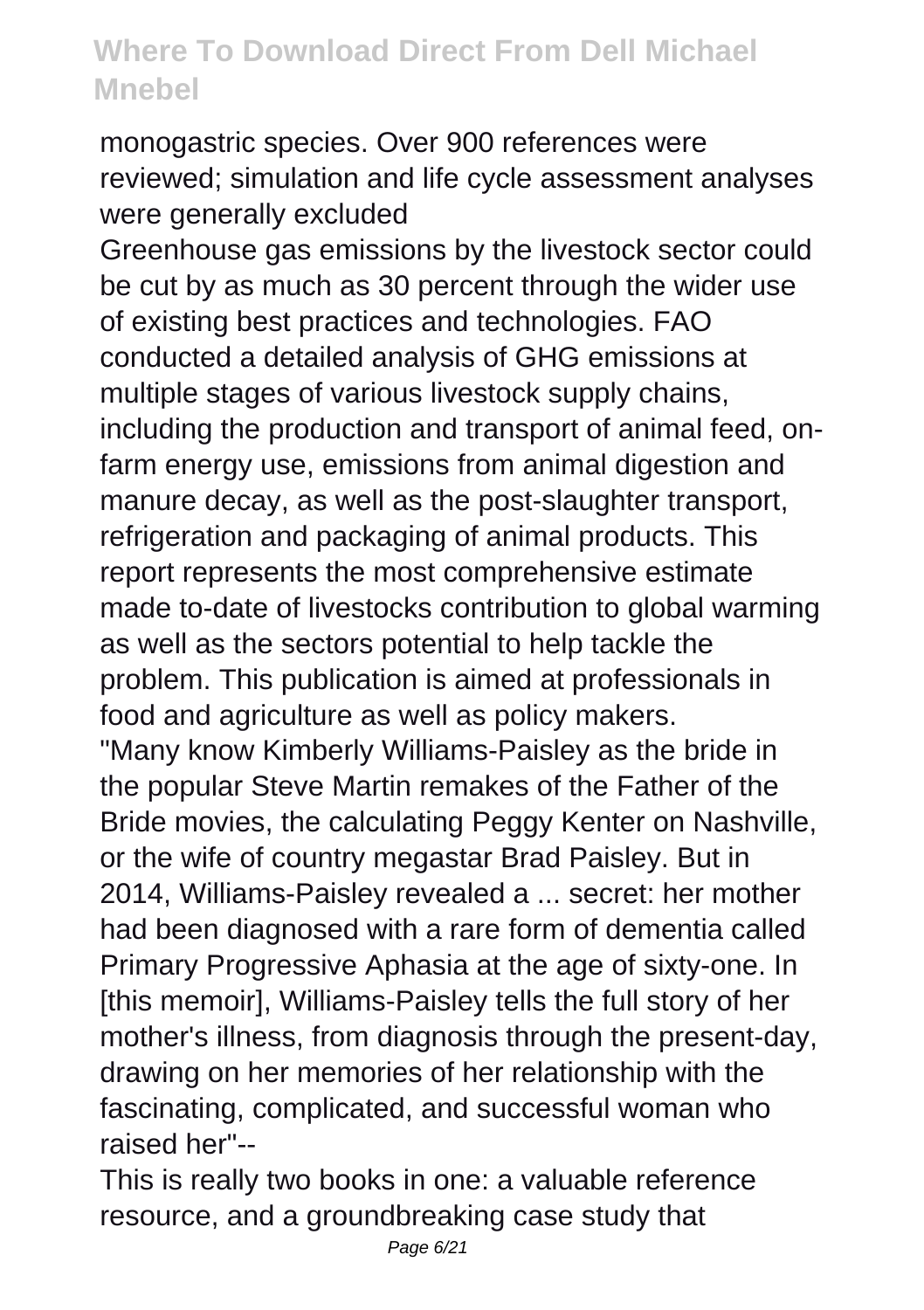represents a new approach to constructional semantics. It presents a detailed descriptive survey, using extensive examples collected from the Internet, of German verb constructions in which the expressions durch ('through'), über ('over'), unter ('under'), and um ('around') occur either as inseparable verb prefixes or as separable verb particles. Based on that evidence, the author argues that the prefixed verb constructions and particle verb constructions themselves have meaning, and that this meaning involves subjective construal processes rather than objective information. The constructions prompt us to distribute focal attention according to patterns that can be articulated in terms of Talmy's notion of "perspectival modes". Among the other topics that play an important role in the analysis are incremental themes, reflexive trajectors, fictive motion, "multi-directional paths", and "accusative landmarks".

Oxygen-Ozone therapy is a complementary approach less known than homeopathy and acupuncture because it has come of age only three decades ago. This book clarifies that, in the often nebulous field of natural medicine, the biological bases of ozone therapy are totally in line with classical biochemistry, physiological and pharmacological knowledge. Ozone is an oxidizing molecule, a sort of super active oxygen, which, by reacting with blood components generates a number of chemical messengers responsible for activating crucial biological functions such as oxygen delivery, immune activation, release of hormones and induction of antioxidant enzymes, which is an exceptional property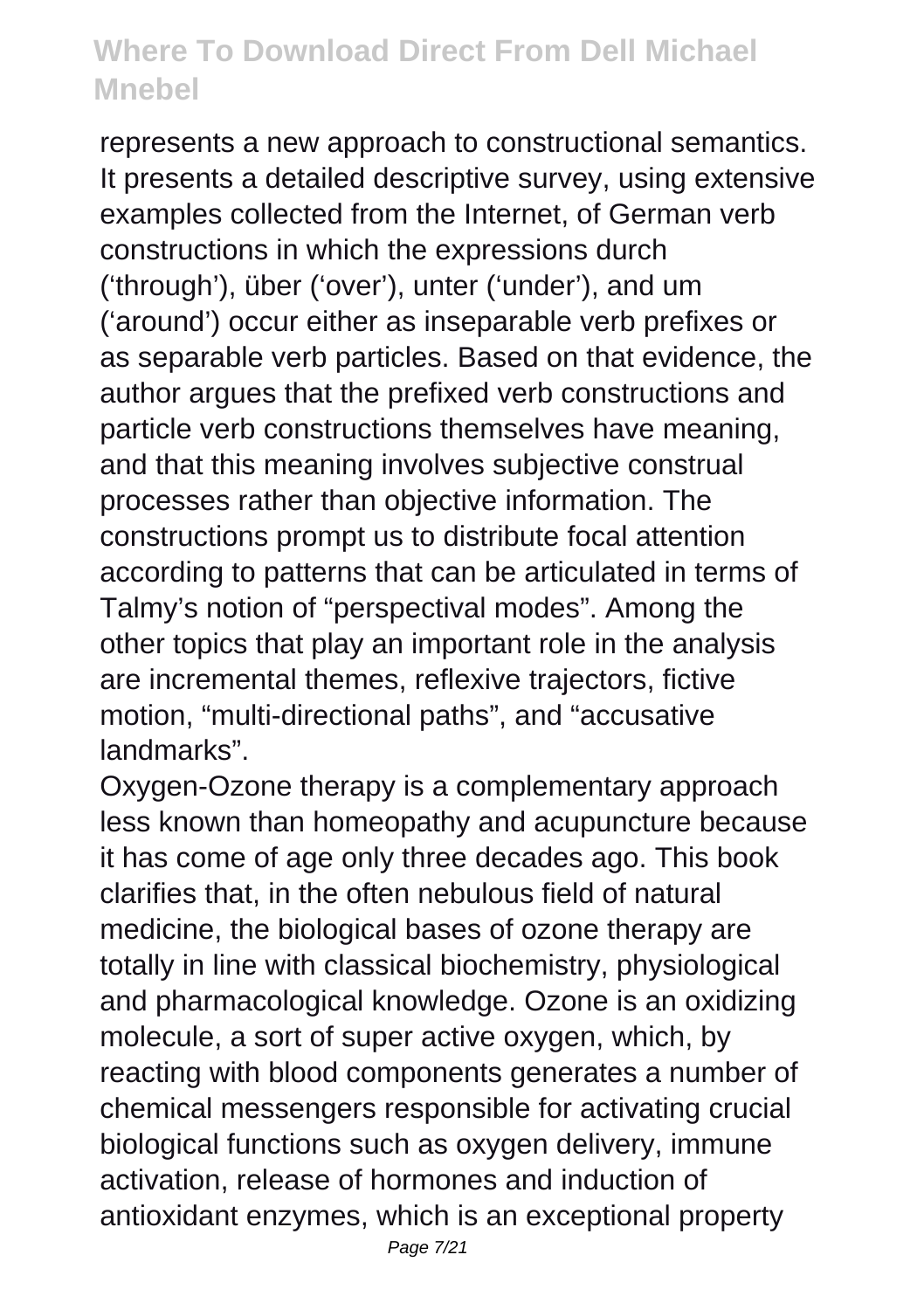for correcting the chronic oxidative stress present in atherosclerosis, diabetes and cancer. Moreover, by inducing nitric oxide synthase, ozone therapy may mobilize endogenous stem cells, which will promote regeneration of ischemic tissues. The description of these phenomena offers the first comprehensive picture for understanding how ozone works and why. When properly used as a real drug within therapeutic range, ozone therapy does not only does not procure adverse effects but yields a feeling of wellness. Half the book describes the value of ozone treatment in several diseases, particularly cutanious infection and vascular diseases where ozone really behaves as a "wonder drug". The book has been written for clinical researchers, physicians and ozone therapists, but also for the layman or the patient interested in this therapy. Numerous spatial biases influence navigation, interactions, and preferences in our environment. This volume considers their influences on perception and memory.

This is the first authored volume to offer a detailed, integrated analysis of the field of eating problems and disorders with theory, research, and practical experience from community and developmental psychology, public health, psychiatry, and dietetics. The book highlights connections between the prevention of eating problems and disorders and theory and research in the areas of prevention and health promotion; theoretical models of risk development and prevention (e.g., developmental psychopathology, social cognitive theory, feminist theory, ecological approaches); and related research on the prevention of smoking and alcohol use. It is the most comprehensive book available on the study of prevention programs, especially for children and adolescents. The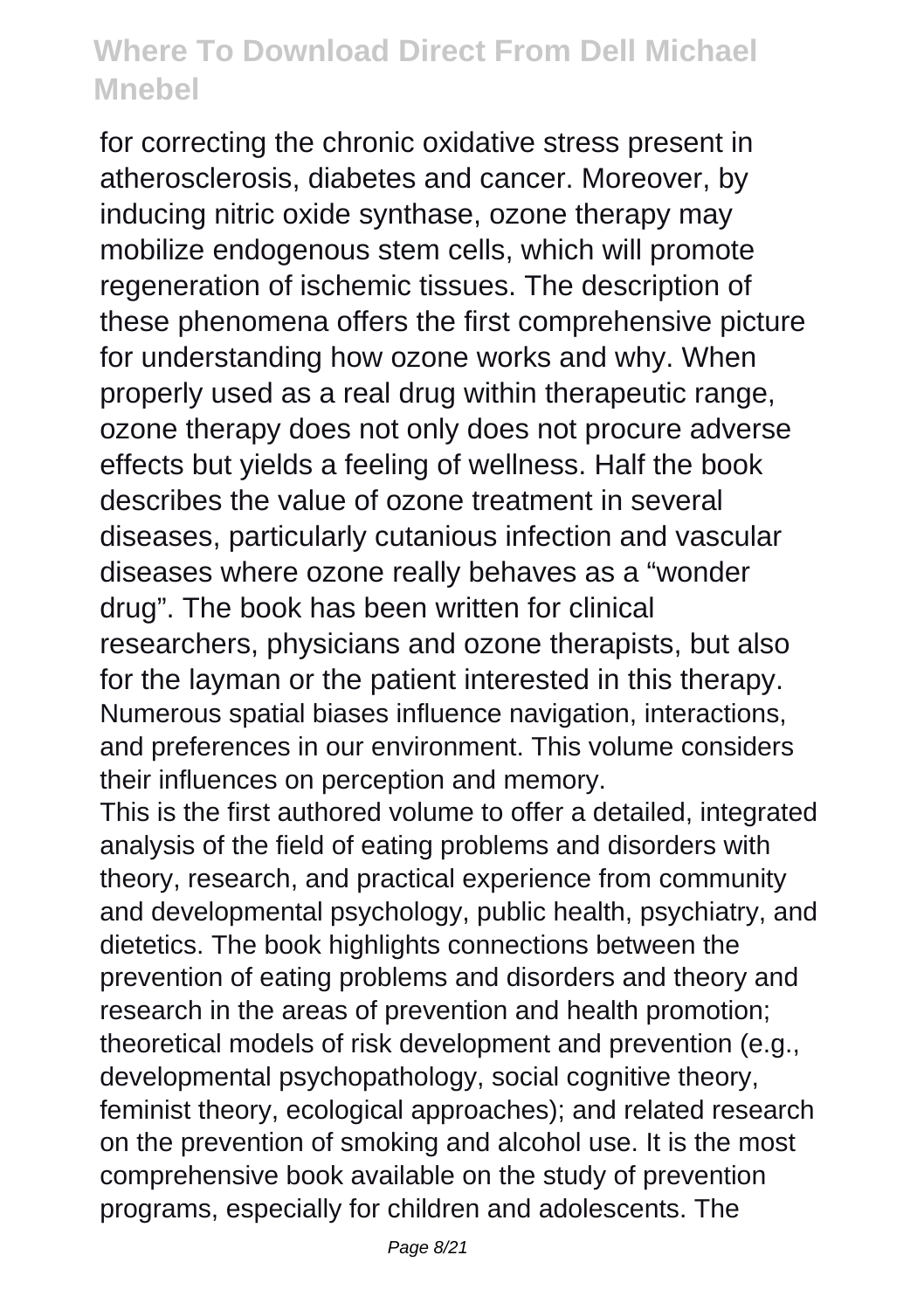authors review the spectrum of eating problems and disorders, the related risk and protective factors, the models that have guided prevention efforts to date, the literature on the studies of prevention, and suggestions for curriculum and program development and evaluation. The book concludes with a new prevention program based on the Feminist Ecological Developmental model. The 800 + references highlight work done around the world. The Prevention of Eating Problems and Eating Disorders addresses: \* methodologies for assessing and establishing prevention: \* the implications of neuroscience for prevention; \* dramatic increases in the incidence of obesity; \* the role of boys, men, and the media on body image; \* prevention programming for minority groups; and \* whether to focus on primary or secondary prevention. Intended for clinicians and academicians from disciplines such as health, clinical, developmental, and community psychology; social work; medicine; and public health; this book is also an ideal text for advanced courses on eating disorders.

The final volume in this tripartite series on Brain Augmentation is entitled "From Clinical Applications to Ethical Issues and Futuristic Ideas". Many of the articles within this volume deal with translational efforts taking the results of experiments on laboratory animals and applying them to humans. In many cases, these interventions are intended to help people with disabilities in such a way so as to either restore or extend brain function. Traditionally, therapies in brain augmentation have included electrical and pharmacological techniques. In contrast, some of the techniques discussed in this volume add specificity by targeting select neural populations. This approach opens the door to where and how to promote the best interventions. Along the way, results have empowered the medical profession by expanding their understanding of brain function.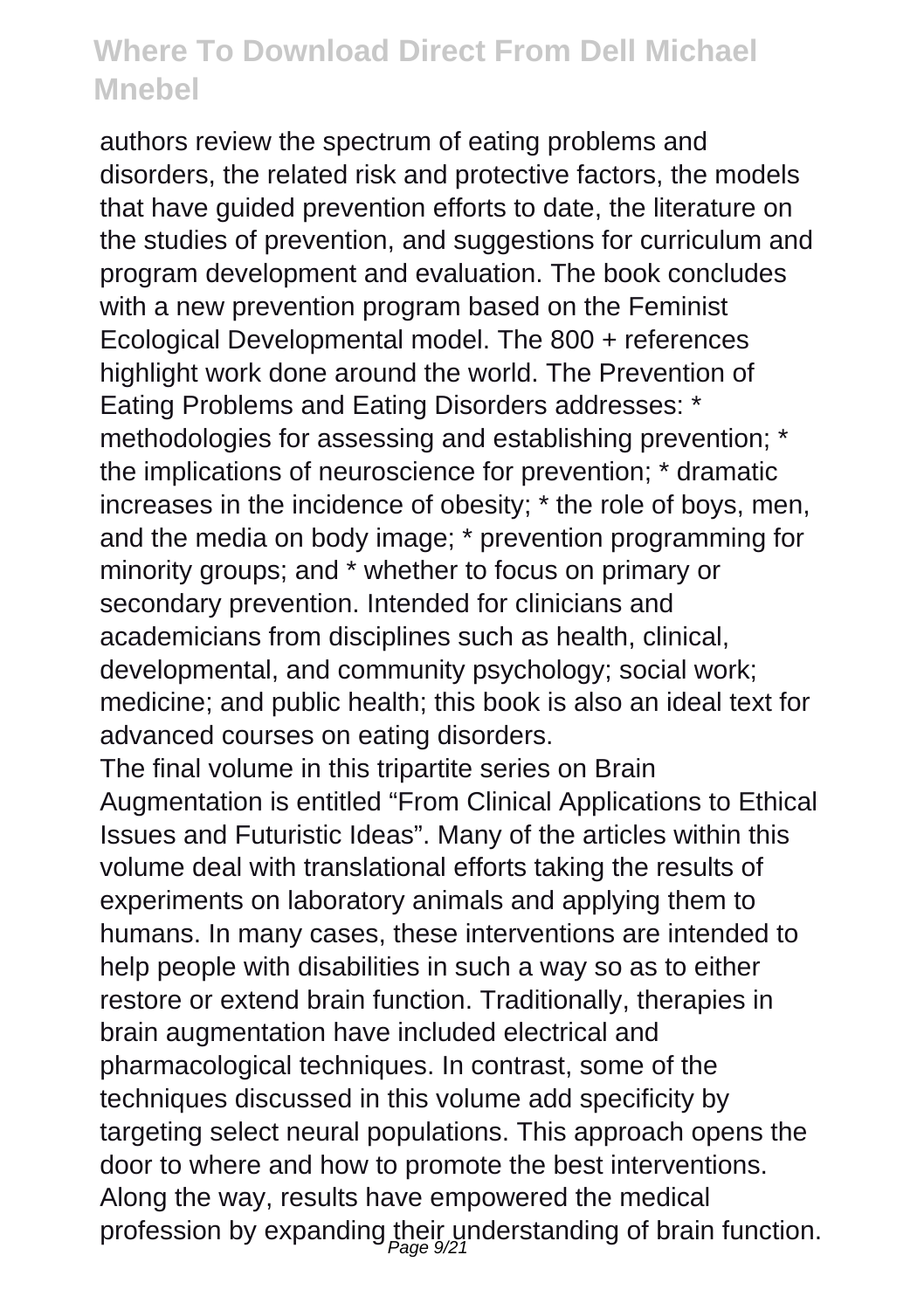Articles in this volume relate novel clinical solutions for a host of neurological and psychiatric conditions such as stroke, Parkinson's disease, Huntington's disease, epilepsy, dementia, Alzheimer's disease, autism spectrum disorders (ASD), traumatic brain injury, and disorders of consciousness. In disease, symptoms and signs denote a departure from normal function. Brain augmentation has now been used to target both the core symptoms that provide specificity in the diagnosis of a disease, as well as other constitutional symptoms that may greatly handicap the individual. The volume provides a report on the use of repetitive transcranial magnetic stimulation (rTMS) in ASD with reported improvements of core deficits (i.e., executive functions). TMS in this regard departs from the present-day trend towards symptomatic treatment that leaves unaltered the root cause of the condition. In diseases, such as schizophrenia, brain augmentation approaches hold promise to avoid lengthy pharmacological interventions that are usually riddled with side effects or those with limiting returns as in the case of Parkinson's disease. Brain stimulation can also be used to treat auditory verbal hallucination, visuospatial (hemispatial) neglect, and pain in patients suffering from multiple sclerosis. The brain acts as a telecommunication transceiver wherein different bandwidth of frequencies (brainwave oscillations) transmit information. Their baseline levels correlate with certain behavioral states. The proper integration of brain oscillations provides for the phenomenon of binding and central coherence. Brain augmentation may foster the normalization of brain oscillations in nervous system disorders. These techniques hold the promise of being applied remotely (under the supervision of medical personnel), thus overcoming the obstacle of travel in order to obtain healthcare. At present, traditional thinking would argue the possibility of synergism among different modalities of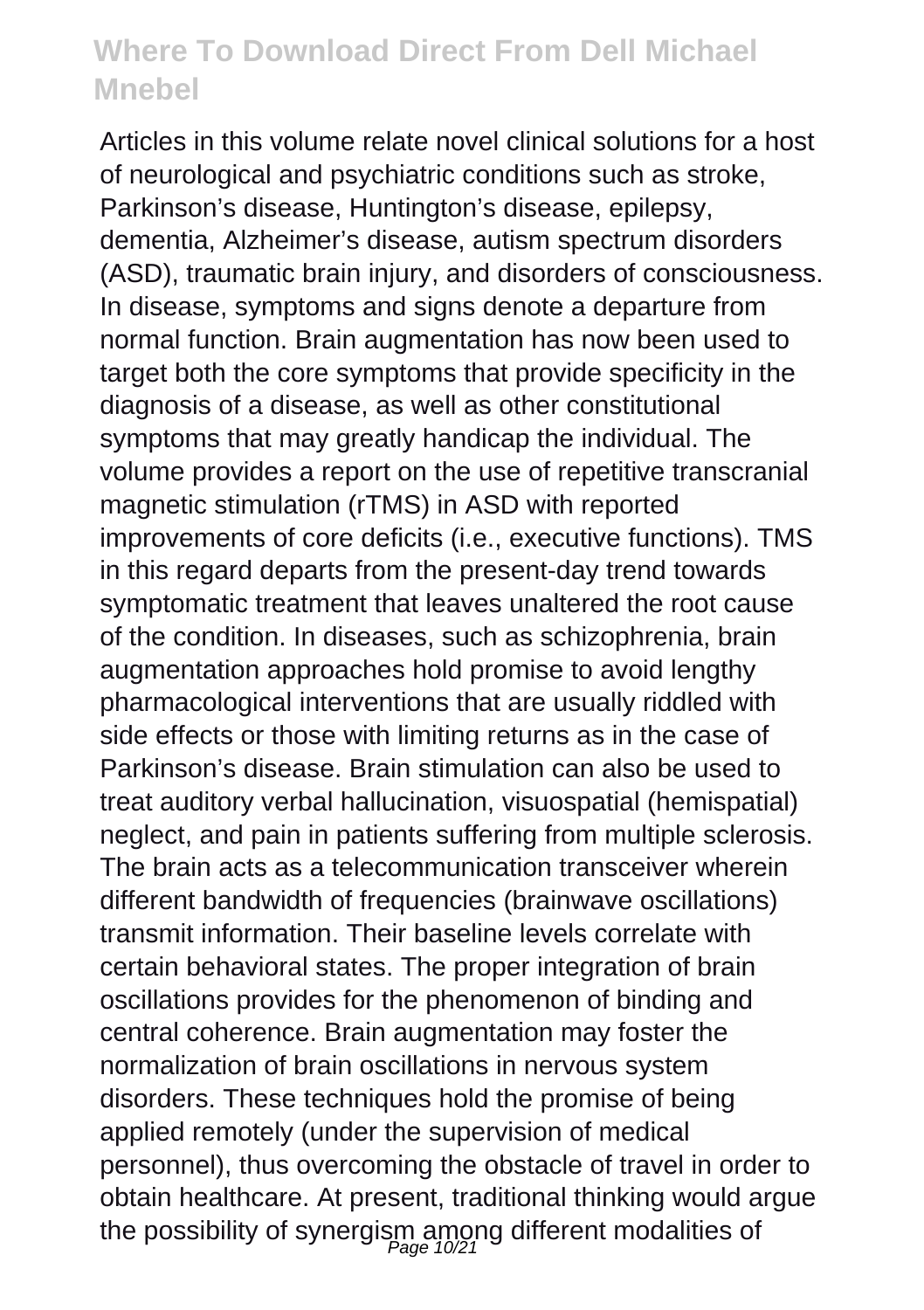brain augmentation as a way of increasing their overall effectiveness and improving therapeutic selectivity. Thinking outside of the box would also provide for the implementation of brain-to-brain interfaces where techniques, proper to artificial intelligence, could allow us to surpass the limits of natural selection or enable communications between several individual brains sharing memories, or even a global brain capable of self-organization. Not all brains are created equal. Brain stimulation studies suggest large individual variability in response that may affect overall recovery/treatment, or modify desired effects of a given intervention. The subject's age, gender, hormonal levels may affect an individual's cortical excitability. In addition, this volume discusses the role of social interactions in the operations of augmenting technologies. Finally, augmenting methods could be applied to modulate consciousness, even though its neural mechanisms are poorly understood. Finally, this volume should be taken as a debate on social, moral and ethical issues on neurotechnologies. Brain enhancement may transform the individual into someone or something else. These techniques bypass the usual routes of accommodation to environmental exigencies that exalted our personal fortitude: learning, exercising, and diet. This will allow humans to preselect desired characteristics and realize consequent rewards without having to overcome adversity through more laborious means. The concern is that humans may be playing God, and the possibility of an expanding gap in social equity where brain enhancements may be selectively available to the wealthier individuals. These issues are discussed by a number of articles in this volume. Also discussed are the relationship between the diminishment and enhancement following the application of brain-augmenting technologies, the problem of "mind control" with BMI technologies, free will the duty to use cognitive enhancers in high-responsibility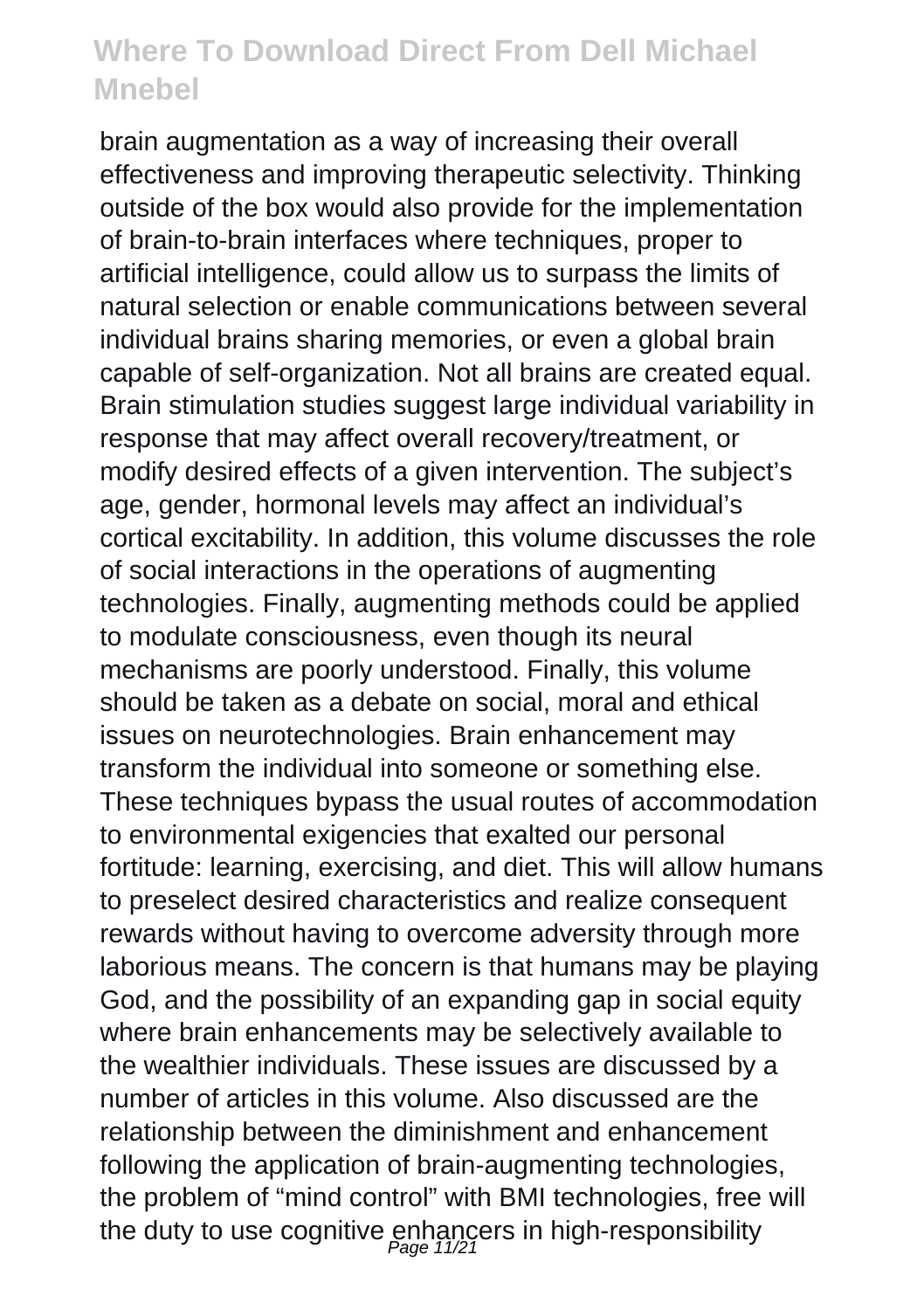professions, determining the population of people in need of brain enhancement, informed public policy, cognitive biases, and the hype caused by the development of brainaugmenting approaches.

The papers in this volume study how all language levels are constantly involved in promoting insignificant places as desirable tourist destinations. Drawing on different communicative practices from various cultures, the case studies show that language use and the concept of the 'tourist gaze' are in a permanent strategic interplay. Autism was once thought of as a rare condition, until the Centers for Disease Control and Prevention's Autism and Developmental Disabilities Monitoring Network released the statistic that about 1 in every 150 eight-year-old children in various areas across the United States is afflicted by an autism spectrum disorder, or ASD. This news led to a dramatic expansion of research into autism spectrum disorders and to the emergence of applied behavior analysis (ABA) as the preferred method of treatment, even among prescribing practitioners. Applied Behavioral Analysis for Children with Autism Spectrum Disorders ably synthesizes research data and trends with best-practice interventions into a comprehensive, state-of-the-art resource. Within its chapters, leading experts review current ABA literature in depth; identify interventions most relevant to children across the autism spectrum; and discuss potential developments in these core areas: Assessment methods, from functional assessment to single case research designs. Treatment methods, including reinforcement, replacement behaviors, and other effective strategies. The role of the differential diagnosis in ABA treatment planning. Specific deficit areas: communication, social skills, stereotypies/rituals. Target behaviors, such as self-injury, aggression, adaptive and selfhelp problems. ASD-related training concerns, including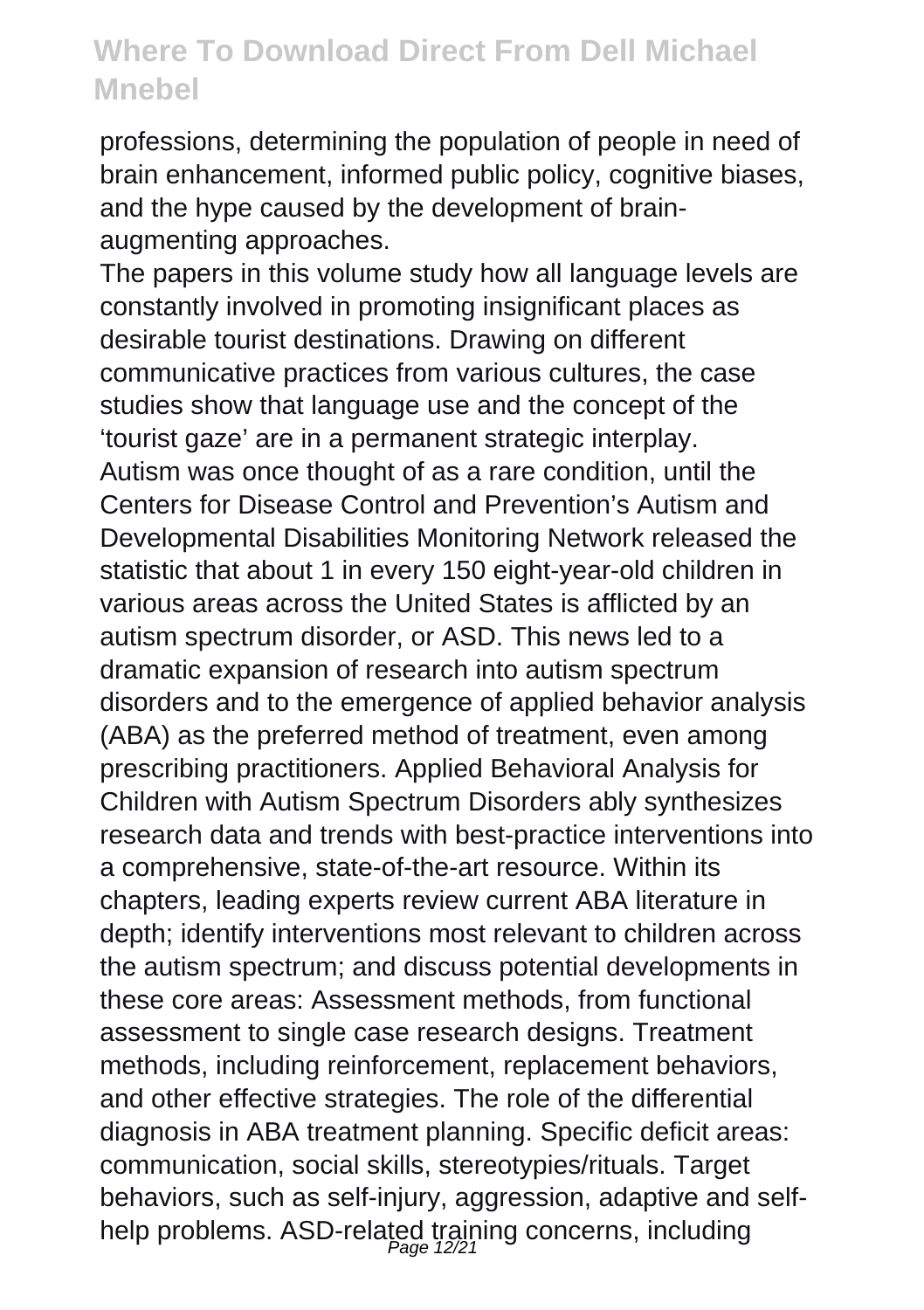maintenance and transition issues, and parent training programs. This volume is a vital resource for researchers, graduate students, and professionals in clinical child and school psychology as well as the related fields of education and mental health.

Power Electronics Device Applications of Diamond Semiconductors presents state-of-the-art research on diamond growth, doping, device processing, theoretical modeling and device performance. The book begins with a comprehensive and close examination of diamond crystal growth from the vapor phase for epitaxial diamond and wafer preparation. It looks at single crystal vapor deposition (CVD) growth sectors and defect control, ultra high purity SC-CVD, SC diamond wafer CVD, heteroepitaxy on Ir/MqO and needleinduced large area growth, also discussing the latest doping and semiconductor characterization methods, fundamental material properties and device physics. The book concludes with a discussion of circuits and applications, featuring the switching behavior of diamond devices and applications, high frequency and high temperature operation, and potential applications of diamond semiconductors for high voltage devices. Includes contributions from today's most respected researchers who present the latest results for diamond growth, doping, device fabrication, theoretical modeling and device performance Examines why diamond semiconductors could lead to superior power electronics Discusses the main challenges to device realization and the best opportunities for the next generation of power electronics For anyone on a life journey through pain towards transformation, Miriam Bracha Heimler's intimate, powerful memoir will help deepen your determination to overcome life's

seemingly insurmountable obstacles. Through touching vignettes Heimler paints vivid portraits of her continuing life challenges: She escapes Communist East Germany as an 11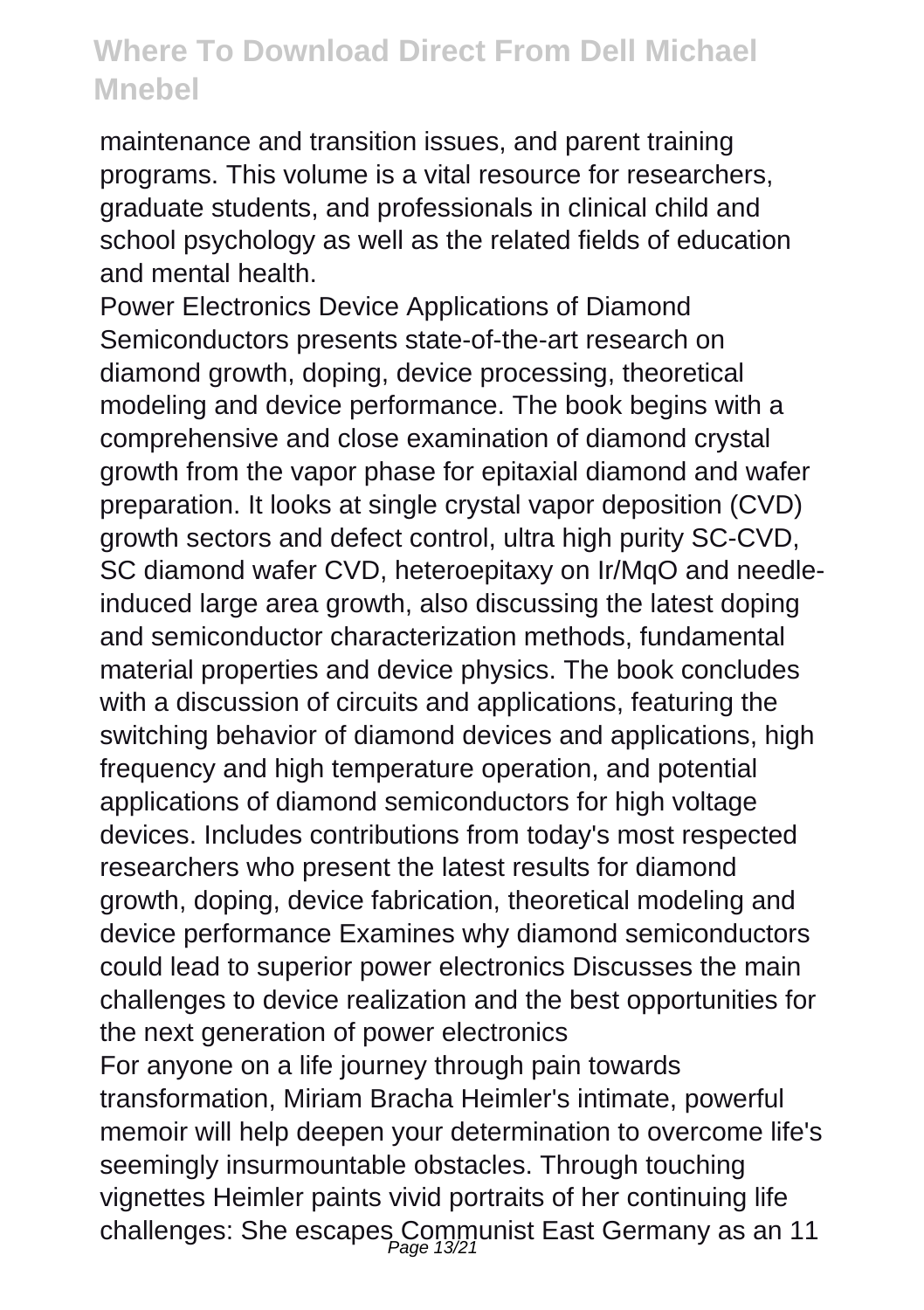year old just before the rise of the Berlin Wall, leaving her Nazi father in the Communist East. Despite her struggles to overcome loneliness and poverty in a strange new world, and in defiance of having to fight peers' prejudice and feelings of inadequacy, she succeeds in school and university. With great courage and determination she is then able to leave her finally familiar new world in West Germany behind to follow her mentor across the world. Her developing confidence leads her to learn and teach her mentor's method about overcoming adversity, - a subject that she intuitively knew; - a lesson that life had taught her through experience already at a young age. And in yet another growth-step she transforms her spiritual world by becoming Jewish. Her unimaginable joy in marrying her mentor is shattered when she loses him after only a few years of marriage. While still grieving her tremendous loss, she finally develops the courage to again reach beyond her pain and fulfills her spiritual dream by moving to Israel and living a meaningful Jewish life. Heimler's endearing, earthy, captivating style draws the reader into her multi-layered inner world of imagination, determination and hope. The depth of the scenes she paints is reminiscent of great literature of the past, rather than superficial current works. The reader will enrich her / his life by diving into this real life treasure of vulnerability.

Here, in the first comprehensive survey of her work by an American museum, authors Peter Boswell, Maria Makela, and Carolyn Lanchner survey the full scope of Hoch's half-century of experimentation in photomontage - from her politically charged early works and intimate psychological portraits of the Weimar era to her later forays into surrealism and abstraction.

Multiple senses, like multiple intelligences, are a key to brain variability and therefore human evolution. Besides the traditional five senses (vision, olfaction, gustation, audition,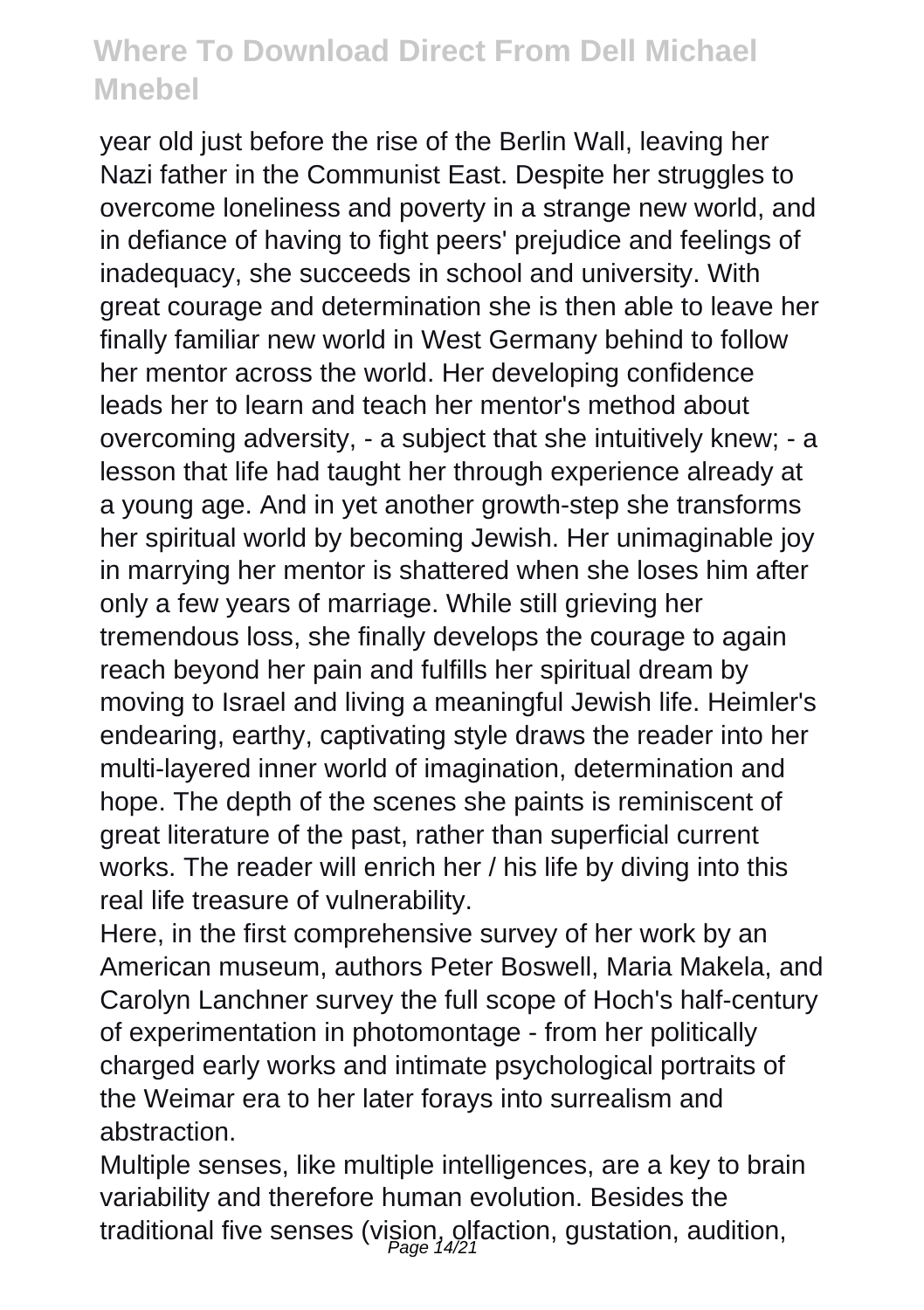and somatosensory), humans can also perceive the body's own position (the sense of proprioception) and movement (the vestibular sense). Interoception is the feeling one has about the internal physiological conditions of the entire body. Additionally there is a sense of intuition, also known as the sixth sense. Despite their best efforts, researchers are still unable to concur in specifying the nature of the sixth sense; some consider the sense of proprioception as the sixth sense, whereas others prefer to consider that as a part of interoception. This book will provide a scientific system for the human sixth sense using relevant biophysical and neurophysiological evidence. The power of "sixth sense" seems to be underestimated, due to difficulties in defining the concept clearly. According to socioeconomics and neural physics, the sixth sense is that which permits humans to create perception or to enhance the quality of their perception of events. Roughly speaking, the sixth sense engages a metacognitive process through which prior knowledge and the information received from other sensory modalities are synergized. It is not restricted to specific arrow of time and type of mind or to the observer's body, but it considers all arrows of time (past, present, future), types of mind (conscious and unconscious), and physical bodies (self and other). However it is expected that the observer has specific biases towards what happens now or would happen in the future and its relation to himself. Particularly, humans appeal to the sixth sense on the road to achieving success in social competitions and to reduce uncertainty in complex decision making processes. In addition to evidence linking genetic components to the sixth sense submodalities, there have been developed strategies for increasing the quality of perceptions provided by the sixth sense. Meditation, through which individuals try to be detached from the world, increases gamma-band activity and that increased gamma-band activity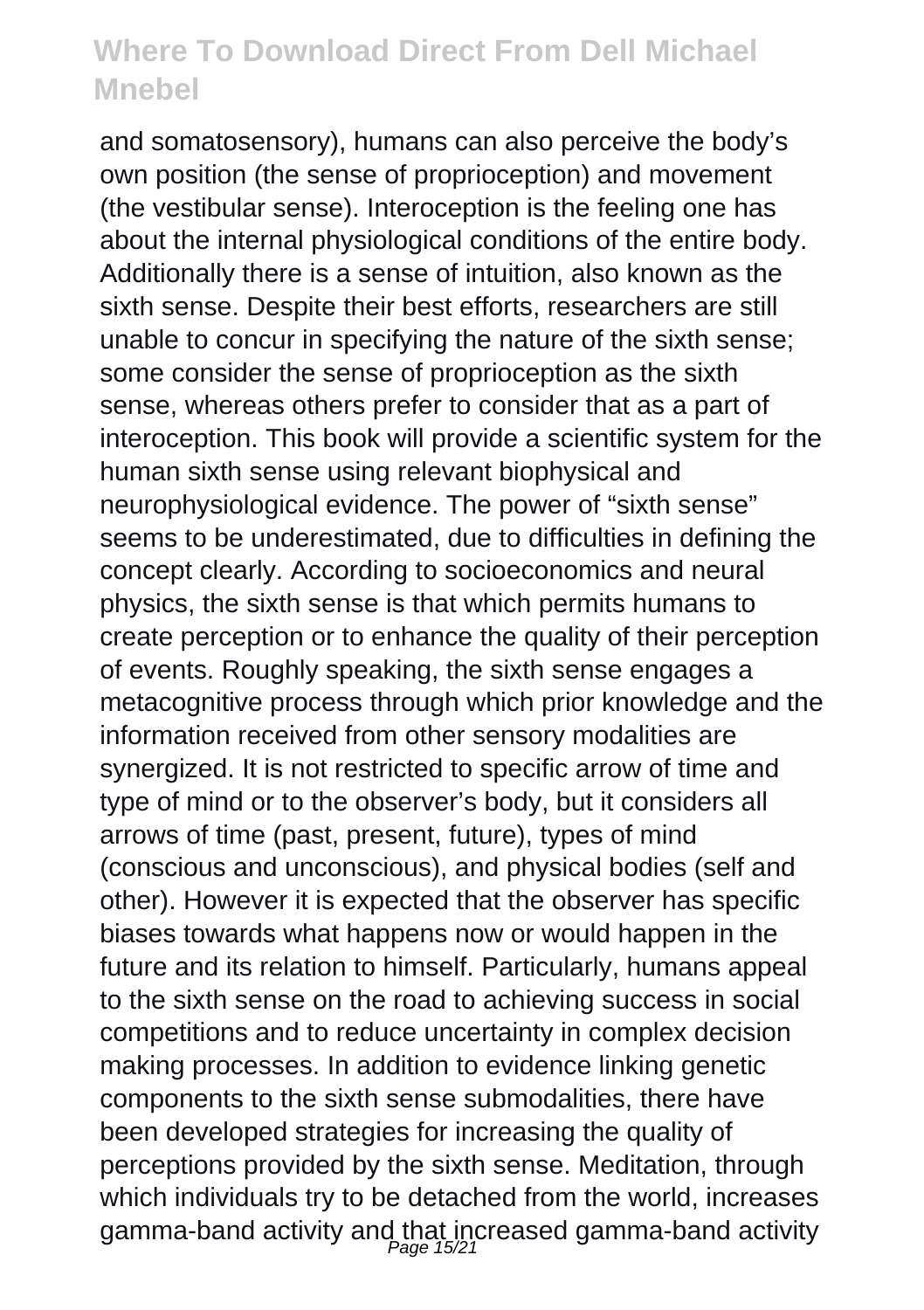is found following top-down processing. Therefore it can be inferred that the detachment from the environment may enhance synchronization of the wave functions in favor of strengthening the sixth sense. It can serve as the mechanism of enhancement of the sixth sense in those whose sensory systems are intact, it can also serve as the mechanism of compensation in those who have sensory deficiencies. In the latter case, it in fact encourages creativity in the use of relatively strong senses. This justifies Beethoven's deafness and his great musical creativity or Bramblitt's blindness and his enormous capability to paint and many other similar examples. In summary, the present book is divided into five parts. Part 1 (chapters 1-6) provides information about the system of proprioception and its neurophysiology and biophysics. Part 2 (chapters 7-10) examines the system of interoception. The information provided in these two parts would enable us to move towards the next three parts of the story, aimed at developing a scientific system of the sixth sense. The first chapter of part 3 begins with concepts and uses them to arrive at reasonable conclusion that there must be a sense that requires multistep information processing and that is separate from the sense of proprioception and the sense of interoception. Such sense is commonly known as the sixth sense. However it should be re-numbered because the sense of proprioception is already known as the sixth sense. The second chapter of this part is to draw neurocircuitry that innervates the sixth sense in the mind of a man, while the third chapter would address the questions whether the sixth sense system requires an optimal competence or consciousness of mind to function properly and if so which is the optimal state: conscious or unconscious and competence or incompetence. In the fourth chapter of this part, we will focus on the self-other mergence as a pivotal step of the sixth sense system. The next chapter would be of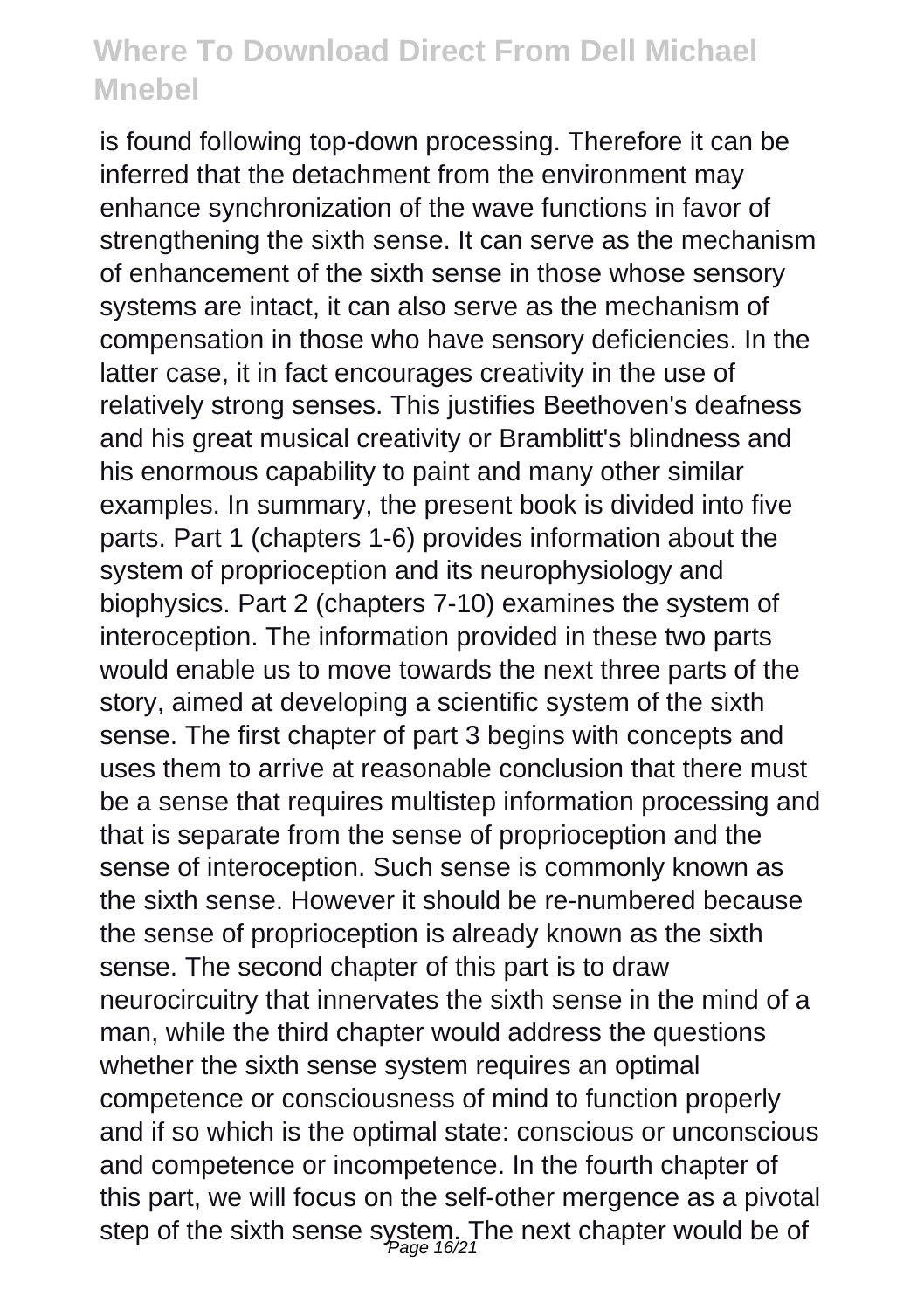great interest to neurobiologists. It talks about that the human sixth sense of the unseen world, either the unseen arrow of time or the unseen events, requires creativity and therefore the human sixth sense should be considered a source of creativity, variability and thus evolution. In the sixth chapter, the sixth sense is viewed as an economic activity stimulated by social environments. This chapter arisen from the fact that humans are full of enthusiasm to heighten their sixth sense and its accuracy and that they owe their enthusiasm largely to achieving the best possible profit and in other words to wining intense competitions in their life holds mainly on the concept of elasticity. Finally this part is finished by an amazing discussion on the art of the sixth sense. The first chapter of part 4 discusses physical theories that support the existence of sixth sense in the universe. The next chapter is to apply the Bayes' theory to the sixth sense, leading to the conclusion that the sixth sense improves multisensory integration through optimizing uncertainty of information received from other sensory modalities. Chapter three in this part would address whether relative timing is applicable to the sixth sense like other senses. The last part of book aimed at directly discussing the sixth sense into the context of human health and behavior is organized into four chapters. The first chapter is to discuss neurodevelopmental changes in the sixth sense, while the second and third ones will discuss that in relation to psychiatric and neurological disorders. The most striking question how much power the sixth sense the sixth sense have over human health and behavior is addressed in the fourth chapter of this part and final chapter of book, which will be prepared using neural network models and sophisticated portraits possible for the system of sixth sense. Agatha Christie's complete Tommy and Tuppence short story collection, reissued with a striking cover designed to appeal to the latest generation of Agatha Christie fans and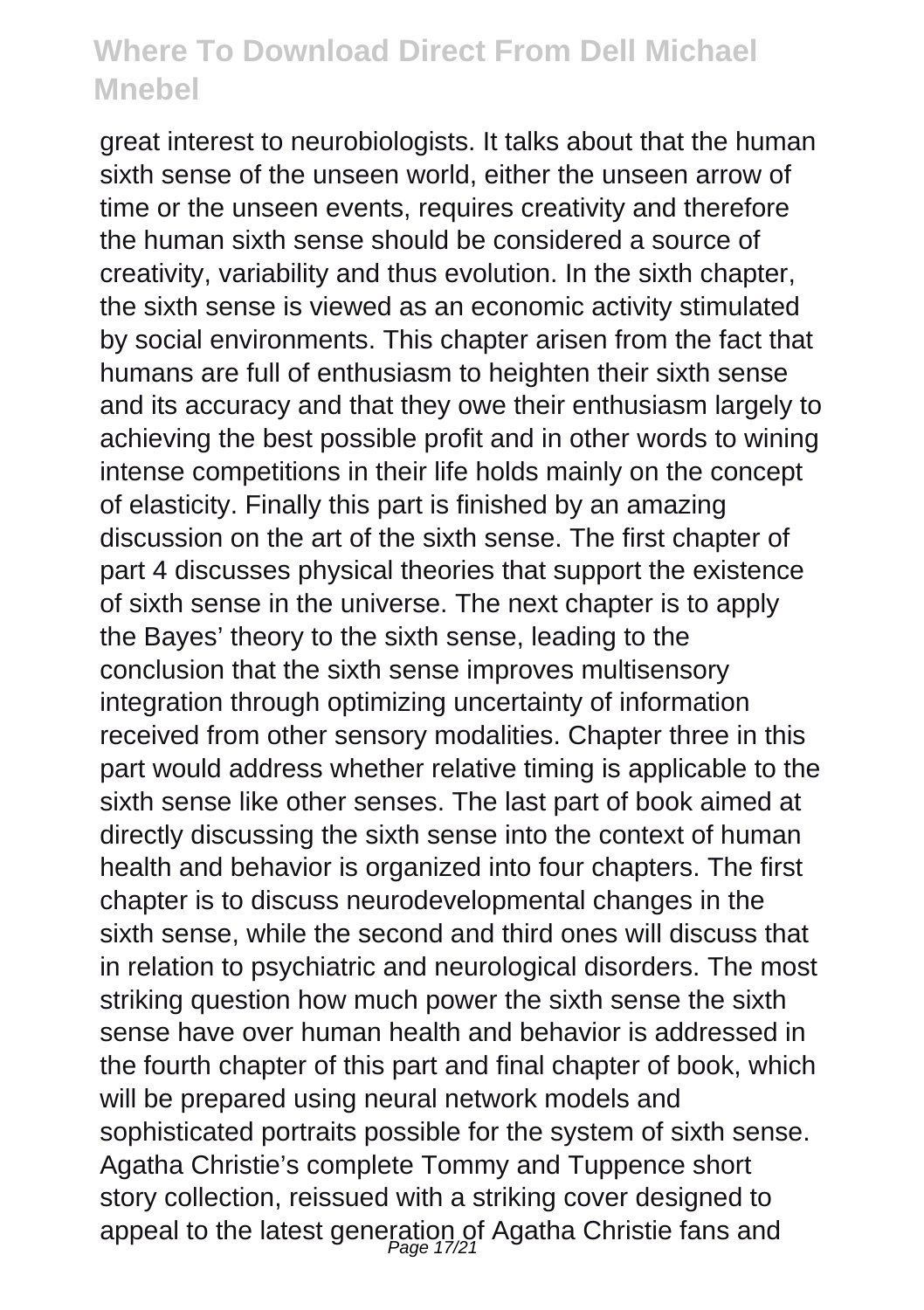book lovers.

Daughter of AbrahamMiriam B. Heimler The current work provides bibliographic information, a worldwide census, ownership records, and a description of the annotations in all the copies of Vesalius' Fabrica. It reconstructs the travels of the Fabrica across the globe since 1543 and its annotated readership.

Perlin conjoins philosophical and socio-cultural anthropologies to derive universal foundations of human reason in terms of which cultural difference may both logically and historically be understood. Global commodification before industrialisation offers abundant evidence for the translatability of all cultures.

When you think about how far and fast computer science has progressed in recent years, it's not hard to conclude that a seven-year old handbook may fall a little short of the kind of reference today's computer scientists, software engineers, and IT professionals need. With a broadened scope, more emphasis on applied computing, and more than 70 chap BEYOND ANYTHING YOU EVER IMAGINED WAS POSSIBLE! EXPLORE PARALLEL WORLDS AND OTHER DIMENSIONS. ESCAPE THE CONFINES OF THE MATRIX AND ELUDE THOSE THAT CONTROL OUR LIVES THROUGH A COMPUTERIZED SIMULATION. You Have Doubtlessly Seen The Movies Based Upon What We Have All Come to Believe Are Exceptionally Brilliant Science Fiction Novels Written By The Late Philip K. Dick . . . TOTAL RECALL - BLADE RUNNER - THE ADJUSTMENT BUREAU But what you probably didn''t know is that their creator was living out some of the same incredibly bizarre scenarios that he wrote about. One can easily compare Philip to the character played by Arnold Schwarzenegger in "Total Recall," who found himself in a parallel universe on a faraway planet, despite the fact that he was only supposed to be hooked up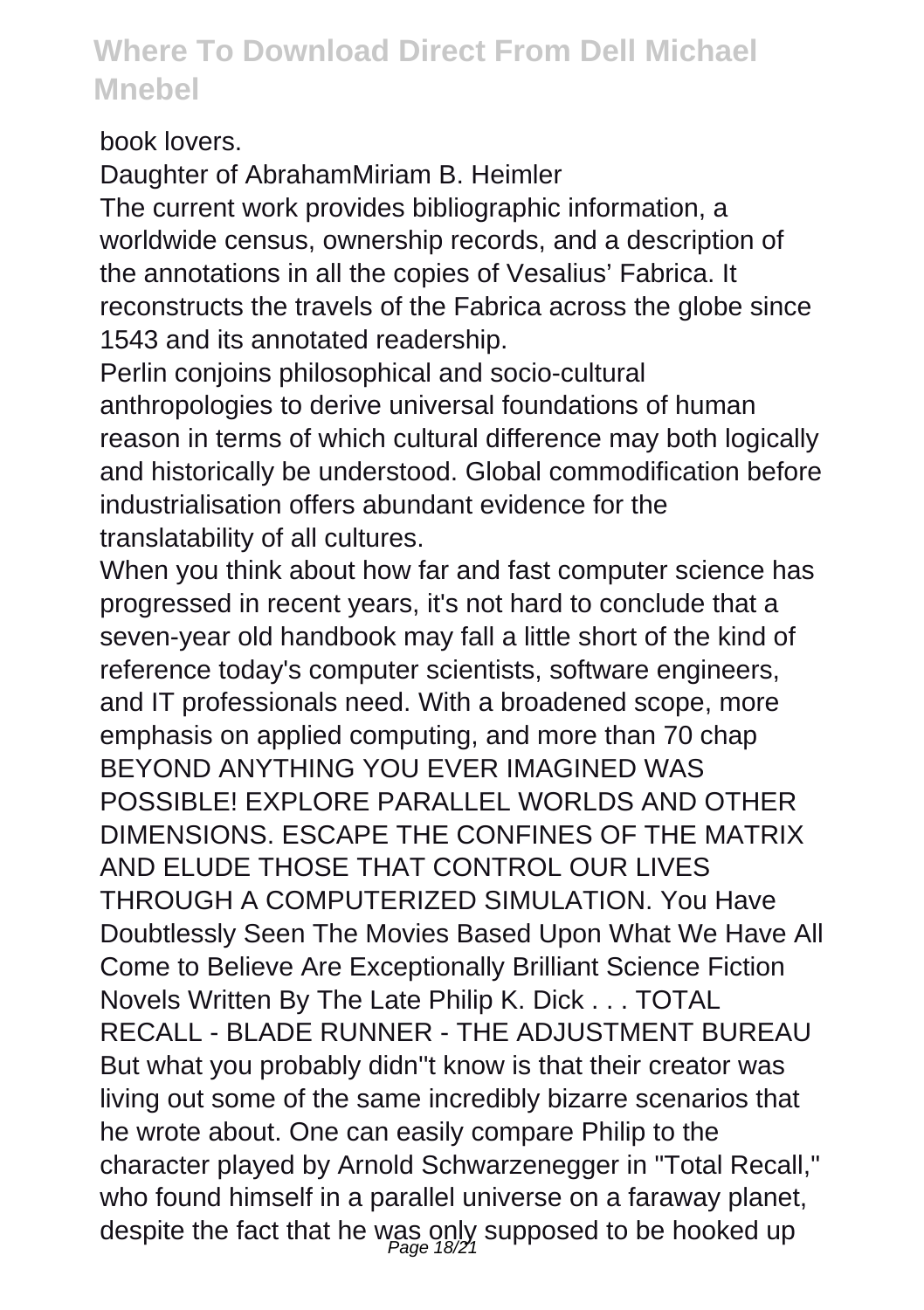in a laboratory to a machine that creates realistic dream-like images. Which reality is the character really living in? At a scifi press conference held in France in 1977, Philip tried to explain some of his bewildering thoughts about the existence of a parallel or self-contained - Matrix-like - universe created by "someone" who has the ability to alter the course of time and our concept of reality: "People claim to remember past lives," Philip told the throng of reporters and fans. "I claim to remember a different - very different - present life. I know of nobody who has ever made this claim before but I rather suspect that my experience is not unique. What perhaps is unique is my willingness to talk about it. We are living in a computer-programmed reality and the only clue we have to it is when some variable is changed and some alteration in our reality occurs . . . and because of this a variable WAS changed - reprogrammed as it were - and an alternative world branched off." Drawing on the masterful mind of creative genius Philip K. Dick we offer up dozens of his personal experiences, as well as those of others in the UFO and paranormal fields, where synchronicities seem to abound. This is NOT science fiction. This is a universe that cannot be so easily grasped or explained. The well-known collector of scientific curiosities, Charles Fort, is often quoted as having said: "The Earth is a farm. We are someone''s property." He likened our condition to being movable pieces on a chess board. "There is no doubt that we are under some sort of surveillance and that an ''invisible hand'' has the ability to carve out our existence and ''interfere'' in our daily lives by creating a variety of bizarre ''play scripts'' that to some may seem like pure ''coincidences.''" Or so says pop culture paranormalist Tim Beckley, who notes that "Synchronicities are not just random occurrences but are laid out before us by some sort of synchronicity command post, which ably demonstrates their mastery or control over us hapless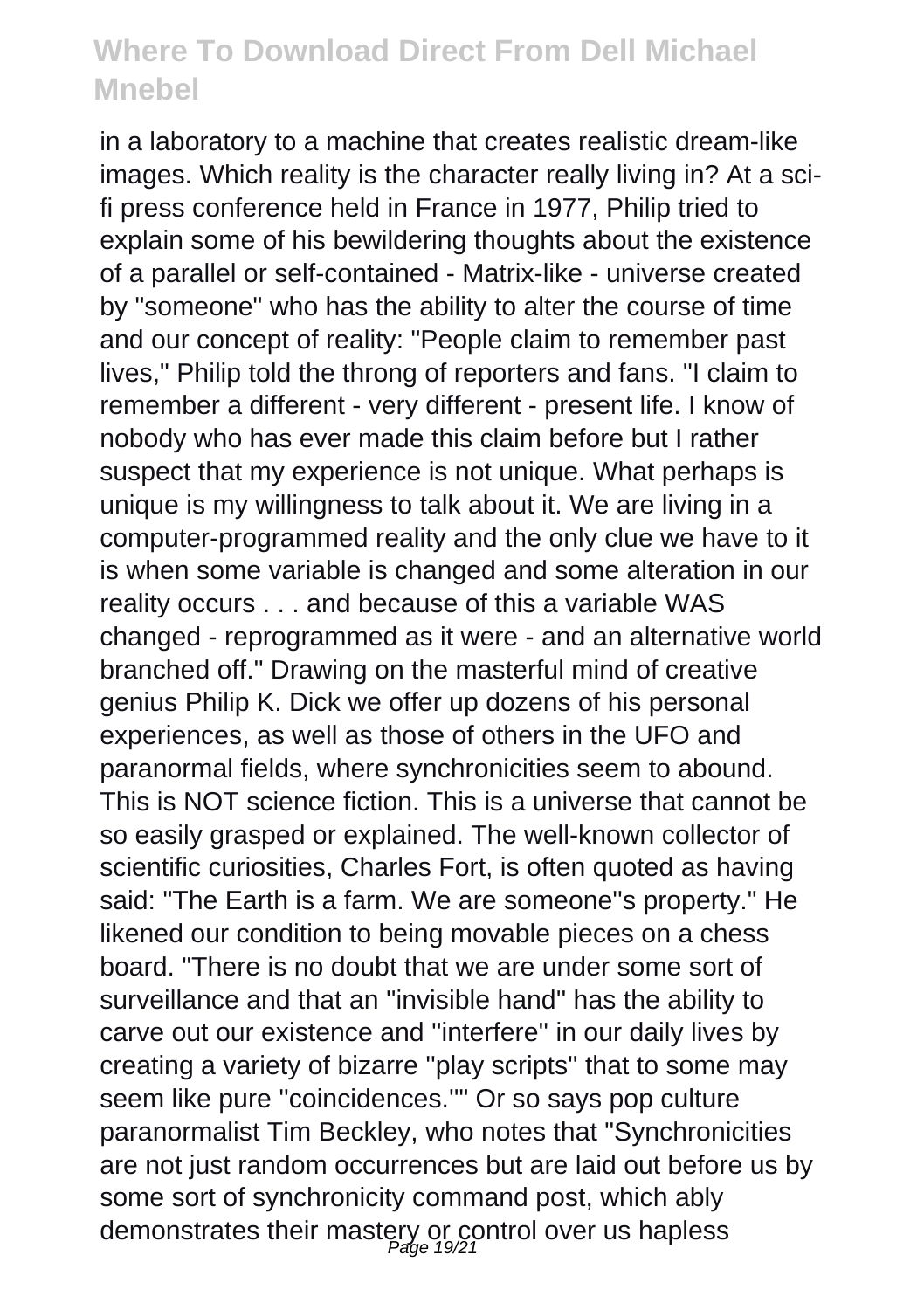earthlings." Drawing on the masterful mind of creative genius Philip K. Dick (some to this day perceive him to have been a total "mad man") we offer up dozens of his personal experiences, as well as those of others in the UFO and paranormal fields, where synchronicities seem to abound. Beckley and co-author Sean Casteel lay out a plausible scenario to "explain" the intricate workings of what has been dubbed "The Synchronicity Command Board," or "Earth Coincidence Control Office," as so aptly named by the brilliant American marine biologist and neurologist, Dr. John C. Lilly. THE MATRIX CONTROL SYSTEM OF PHILIP K. DICK - AND THE PARANORMAL SYNCHRONICITIES OF TIMOTHY GREEN BECKLEY has been compiled by Tim Beckley and Sean Casted with an Introduction by Tessa Dick and added contributions by such esteemed researchers as: Philip K. Dick, Tim Swartz, Nick Redfern, Diane Tessman, Hercules Invictus, Brad Steiger, Brent Raynes, Cynthia Cirile, Valarie D. Orazio, and others who have come to conclude we are living in a computerized simulation, and like PKD acknowledge the existence of the Matrix.

A history of American ideas about life and death discusses how the age of discovery, Darwin's theories of evolution, and the space age changed ideas about life on Earth.

The author of the annual Leonard Maltin's Movie Guide presents a detailed overview of classic films, with capsule reviews of more than seven thousand movies, along with a complete listing of classic movies on DVD, a series of Top Ten lists, and a star and director index. Original.

This book analyzes postwar literary works on large area bombings of German cities both in the context of trauma theory and questions of guilt and shame about Germany's Nazi past, embedding the recent debate surrounding the air war of World War II and its influence on German culture in a broader historical, societal, and psychological context.